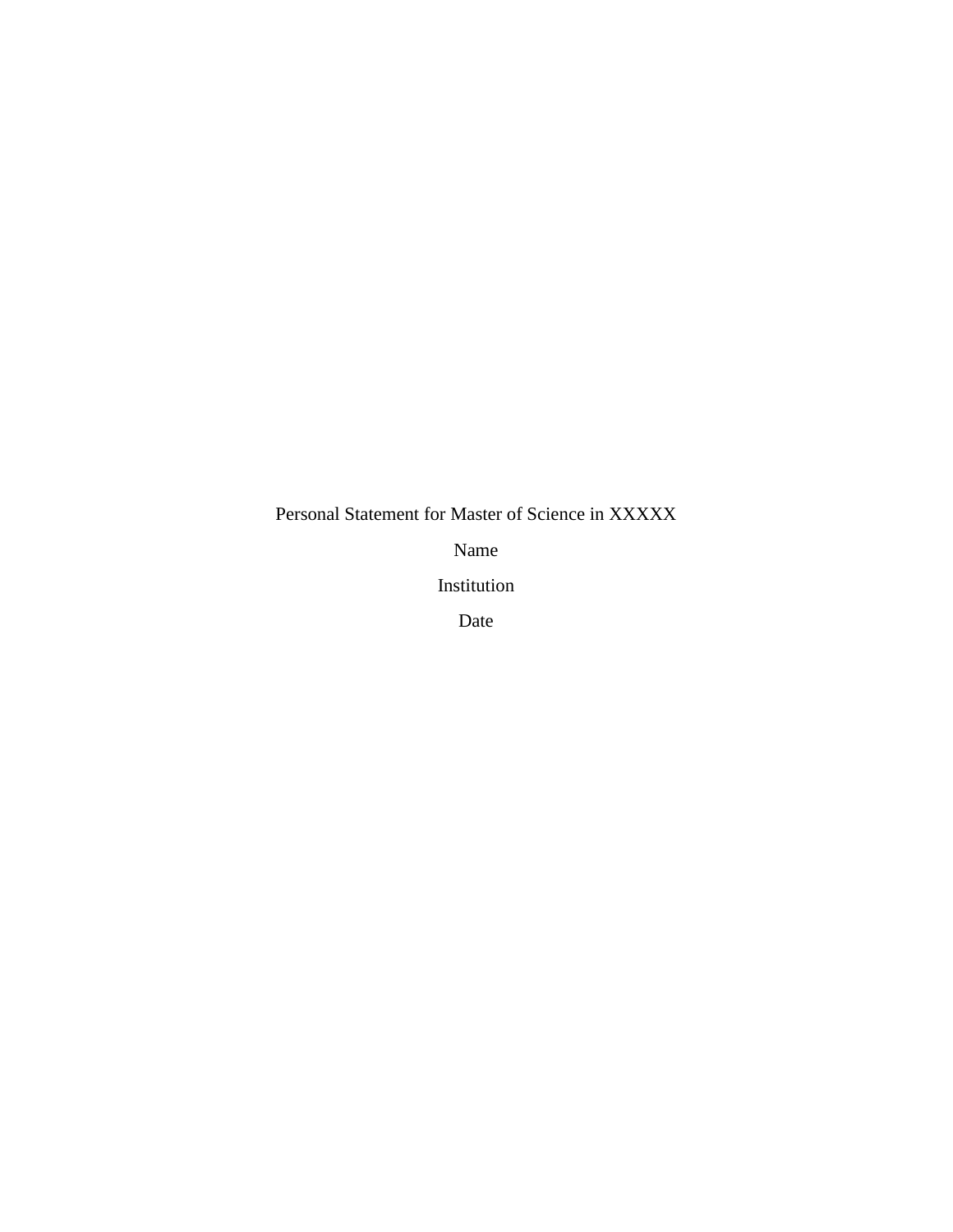## **Personal Statement**

Ever since my childhood, computers were the bulk of my life. Currently, with each year passing, my curiosity has increased, and I perceive data **XXXXX** to be a long-term learning career. It commits an individual to continuous learning due to its highly demanding nature characterized by new challenges that emerge daily. I am especially interested in studying data XXXXX to create business models and further analyze vast datasets in large organizations to assess the product tastes of customers and evaluate potential sales. Therefore, I intend to explore my horizon and undertake a Master's of Science Degree in **XXXXX**.

Studying a Bachelor of Science in International Business & Management Information Systems as a major course at the University of  $\overline{XXX}$  (UT) enabled me to determine the criticality of technology as the intrinsic aspect of business management and operations. My undertakings in the program have helped me to explore the application of technology in business to maintain a competitive edge. I gained technological skills in MS Word, Excel, PowerPoint, and Access. Besides these skills, I was able to add to my pocket skills in Java programming, SQL, Visio, Python, Nmap, and Wireshark. These skills enabled to broaden my horizon and give clear of Information Technology entails. I also undertook Cyberspace Security as a minor course and gave me the basics of how to technologically protect the servers of an organization from the interference of other people.

My work experience has been based on internship modules. During my summer internship at The **XXXX** as an Information Technologist, I gained experience in troubleshooting the station's hardware, helped in hardware applications installations, and their upgrades. I also got proficiency in the installation and configuration of telephone, access control, and digital video observation. Later on, I undertook another internship opportunity at the  $\overline{XXX}$  as a